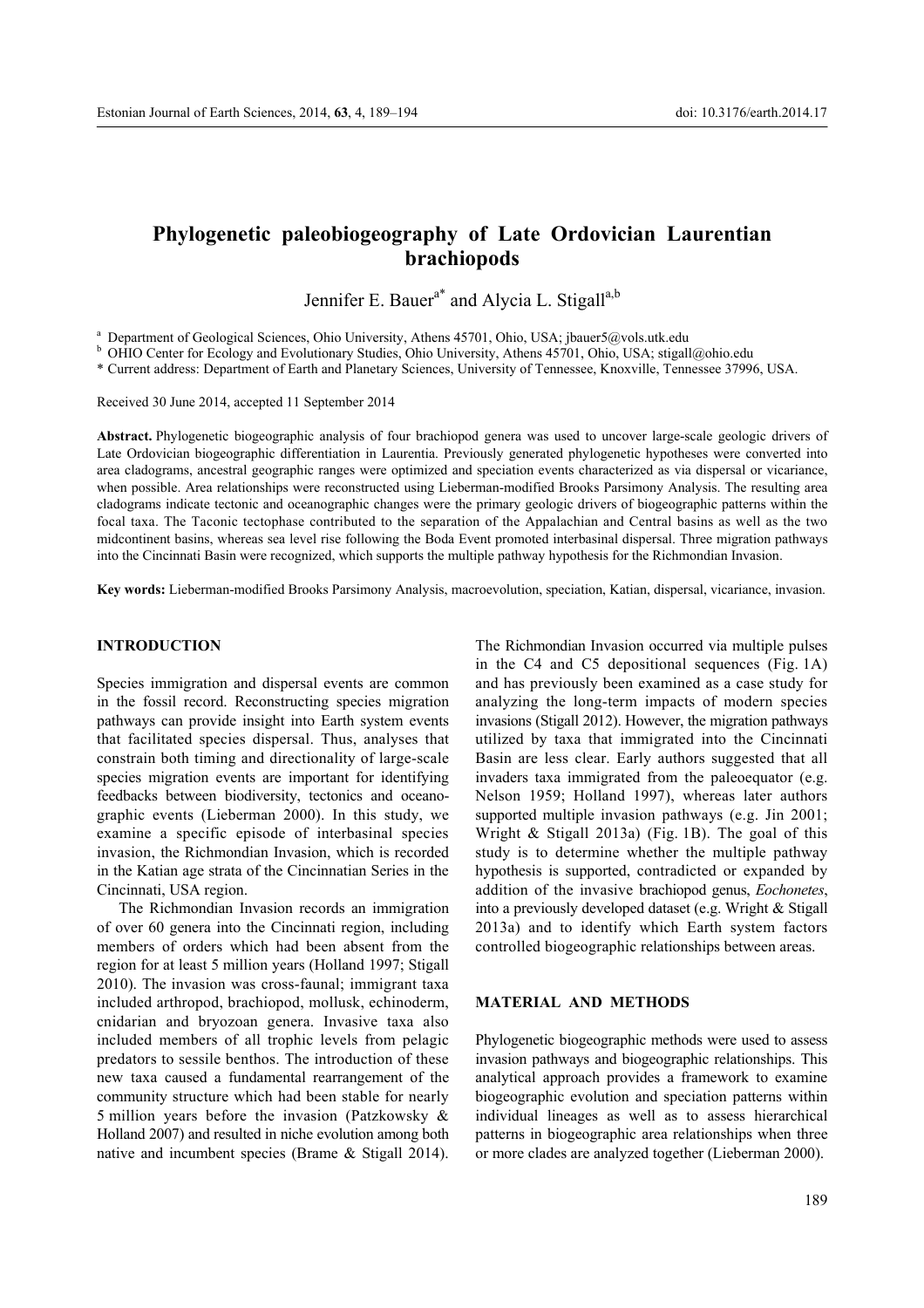

**Fig. 1.** Geologic setting. **A**, sequence stratigraphic framework of the Cincinnatian Series (modified from Holland 2008) with the corresponding generalized carbon isotope curve (modified from Bergström et al. 2009). The Richmondian Invasion occurred during the interval indicated by the blue bar. **B**, paleogeographic reconstruction of Laurentia (after Cocks & Torsvik 2011). With areas defined as: (1) Appalachian Basin, (2) Central Basin (= Nashville Dome), (3) Cincinnati Basin, (4) Eastern Midcontinent (= Illinois, Iowa, Appalachian Basin (= Scotland, Northwest Ireland). Laurentia was primarily composed of landmasses within modern North America and Greenland but also included peri-Laurentian terranes from modern Europe, notably parts of Scotland and Ireland. The collision of an intra-Iapetus island arc with the Laurentian paleocontinent caused the contemporaneous Taconic and Grampian tectophases of the Taconic-Caledonian orogeny, producing structural elements including many domes and arches (Root & Onasch 1999; Cocks & Torsvik 2011) within Laurentia. Proposed invasion pathways are indicated by arrows. The orange arrow indicates the paleoequatorial (ìArcticî) pathway, whereas the two dark blue arrows terranes from modern Europe, notably parts of Scotland and Ireland. The collision of an intra-lapetus island are with the Laurentian paleocontinent caused the contemporaneous Fig. 1. Geologic setting. A, sequence stratigraphic framework of the Cincinnatian Series (modified from Holland 2008) with the corresponding generalized carbon isotope curve modified from Bergström et al. 2009). The Richmondian Invasion occurred during the interval indicated by the blue bar. B, paleogeographic reconstruction of Laurentia (after Cocks & Torsvik 2011). With areas defined as: (1) Appalachian Basin, (2) Central Basin (= Nashville Dome), (3) Cincinnati Basin, (4) Eastern Midcontinent (= Illinois, Iowa, Missouri), (5) Western Midcontinent (= Texas, Oklahoma), (6) North of the Transcontinental Arch (= Bighorn, Williston, Hudson Bay basins), (7) Anticosti Island, (8) Scoto-Appalachian Basin (= Scotland, Northwest Ireland). Laurentia was primarily composed of landmasses within modem North America and Greenland but also included peri-Laurentian faconic and Grampian tectophases of the Taconic-Caledonian orogeny, producing structural elements including many domes and arches (Root & Onasch 1999; Cocks & Torsvik 2011) within Laurentia. Proposed invasion pathways are indicated by arrows. The orange arrow indicates the paleoequatorial ("Arctic") pathway, whereas the two dark blue arrows Missouri), (5) Western Midcontinent (= Texas, Oklahoma), (6) North of the Transcontinental Arch (= Bighorn, Williston, Hudson Bay basins), (7) Anticosti Island, (8) Scotondicate pathways determined by Wright & Stigall (2013a). The pink arrow indicates the pathway utilized by Eochonetes clarksvillensis. indicate pathways determined by Wright & Stigall (2013a). The pink arrow indicates the pathway utilized by *Eochonetes clarksvillensis*.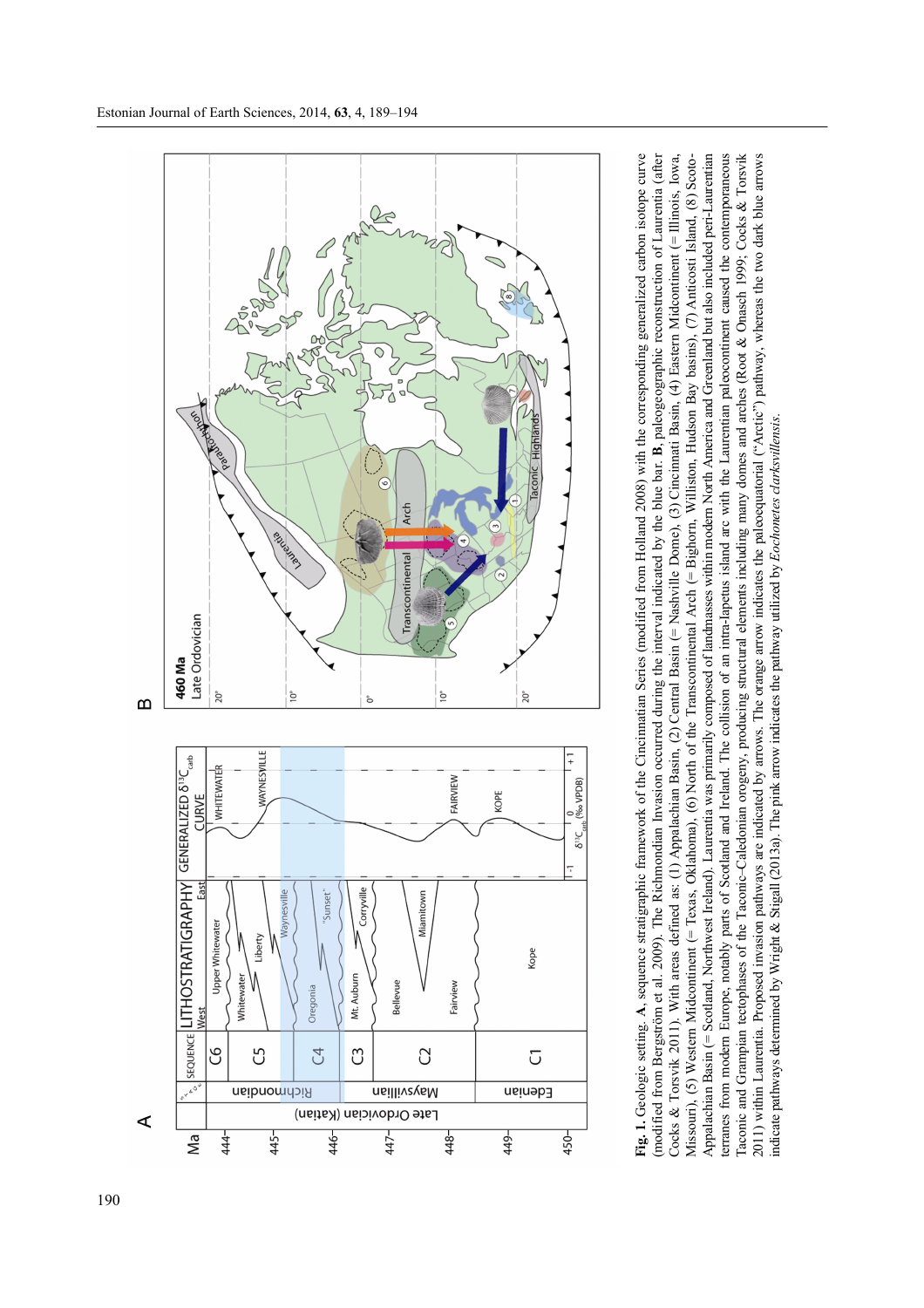#### **Phylogenetic and distribution data**

Four clades of rhynchonelliform brachiopods are examined herein. Brachiopods have been widely used in paleobiogeographic analyses and provide a good indicator of oceanographic connectivity (Harper et al. 2013). Because a well-resolved species-level phylogeny is required for phylogenetic biogeography, only four genera were available for inclusion: *Hebertella* Hall & Clarke, 1892, *Plaesiomys* Hall & Clarke, 1892, *Glyptorthis* Foerste, 1914 and *Eochonetes* Reed, 1917. Species of these genera are typically common to abundant within local community assemblages. *Eochonetes* species occupy deeper shelf settings than the other focal taxa, thus, this set of four genera provides a broad coverage of moderately deep to shallow depositional environments. Phylogenetic hypotheses for these genera are published in Wright & Stigall (2013b, 2014) and Bauer (2014). Wright & Stigall (2013a) divided cladogenetic events in these taxa into two temporal bins. Herein, we include only species and speciation events present in their Time Slice 2, which is effectively equivalent to the Katian Stage of the Late Ordovician. Taxa analyzed were widely distributed within Laurentia. Eight biogeographic areas were utilized for this study: the Appalachian, Central, Cincinnati, Scoto-Appalachia, Western and Eastern Midcontinent basins, Anticosti Island and North of the Transcontinental Arch (Fig. 1B). The geographic distribution of each terminal taxon was coded based on the full distribution of each species with the focal regions using detailed locality data published in Wright & Stigall (2013a) and Bauer (2014).

## **Analyses**

Biogeographic patterns were analyzed using the Lieberman-modified Brooks Parsimony approach detailed in Lieberman (2000). First, geographic ranges of ancestral nodes were optimized using a modified Fitch parsimony algorithm. The optimization was then examined to identify episodes of speciation by vicariance (splitting of ancestral range) or dispersal (colonizing areas additional to or different from the ancestral range) (Fig. 2). Vicariance and geodispersal matrices were coded from the resulting data set of 36 species and 68 cladogenic events (see Supplementary Materials archive: http://dx.doi.org/10.6084/m9.figshare.1151584). Matrices were subjected to maximum parsimony analysis using the Exhaustive search method in PAUP 4.0b (Swofford 2002). Node support was constrained via jackknife and bootstrap analyses. Jackknife values were recovered using 100 replicates of a full-heuristic search method



**Fig. 2.** Cladogram of evolutionary and biogeographic relationships for species in *Eochonetes*. Phylogenetic topology and geographic distributions from Bauer (2014). Biogeographic states for ancestral nodes were optimized using Fitch Parsimony as described in Lieberman (2000).

with 5% character deletion. Bootstrap values were determined by resampling 68 individuals with a set value of 100 maximum trees saved.

## **RESULTS**

#### **Biogeographic patterns within clades**

Of the 68 cladogenetic events, 40 speciation events exhibit a biogeographic shift indicating speciation by dispersal  $(= 37.5%)$  or vicariance  $(= 62.5\%)$  (see Supplementary Materials archive: http://dx.doi.org/10.6084/m9.figshare.1151584). The three focal species that invaded the Cincinnati Basin during the Richmondian Invasion each followed a different migration route. *Eochonetes clarksvillensis* (Foerste, 1912) originated north of the Transcontinental Arch, *Glyptorthis insculpta* (Hall, 1847) migrated from the Western Midcontinent and *Plaesiomys subquadratus* Hall, 1847 migrated from the Anticosti Island region.

### **Relationships among geographic areas**

The strict consensus trees produced from the recovered general area cladograms are presented in Fig. 3. Tree scores, indicated in the figure caption, demonstrate a significant biogeographic signal within the dataset. The vicariance tree is partially resolved and indicates recent fragmentation between the area pairs of Central +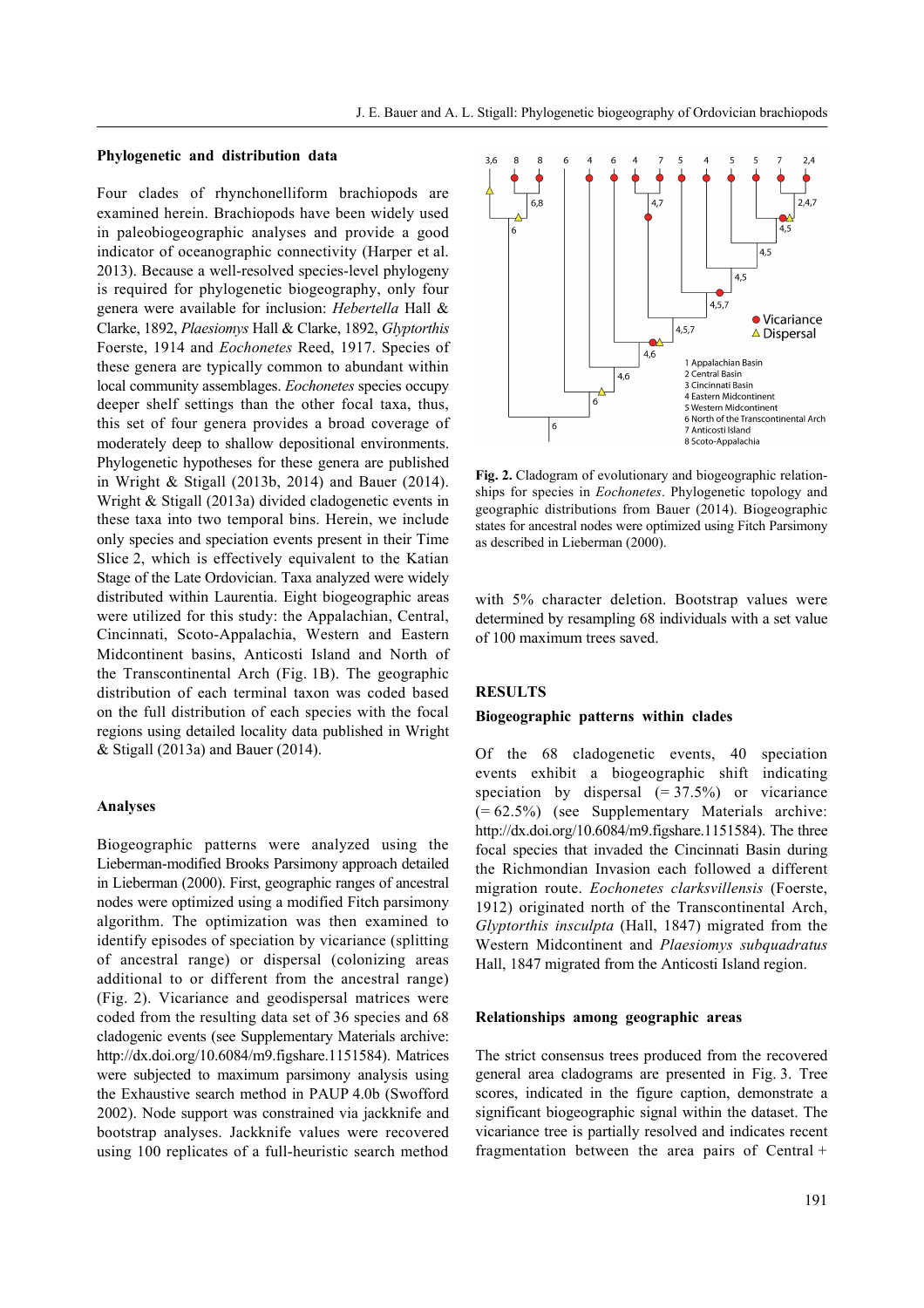

**Fig. 3.** Vicariance and geodispersal general area cladograms. The vicariance tree indicates the relative order that areas became separated from each other due to barrier formation (intracratonic arch, water mass changes, etc.). The geodispersal tree indicates the relative order in which regions were joined. Congruence between tree topologies indicates that geographic barriers rose and fell in the same relative order, indicating the importance of cyclical geologic processes (e.g. oscillating sea levels), whereas incongruence indicates that singular events (e.g. tectonic pulses) were more influential in biogeographic evolution of the clades (Lieberman 2000). The vicariance area cladogram is the strict consensus of two most parsimonious trees (length of 103 steps, retention index (RI) 0.515, consistency index (CI) 0.845) and the dispersal area cladogram is the strict consensus of eleven most parsimonious trees (91 steps, RI 0.500, CI 0.923). Numerical values indicate bootstrap (plain text) and jackknife (italicized) support for the nodes.

Cincinnati Basins, North of the Trancontinental Arch + Scoto-Applachian Basin and Anticosti Island + (Eastern and Western Midcontinent Basins). The strict consensus tree of geodispersal relationships is almost entirely unresolved, but the sister area relationship between the Eastern and Western Midcontinent regions indicates faunal exchange between these regions.

#### **DISCUSSION**

#### **Migration routes during the Richmondian Invasion**

Of the focal clades examined in this chapter, three species migrated into the Cincinnati Basin during the Richmondian Invasion from three different ancestral areas: the paleoequatorial region north of the Transcontinental Arch, the midcontinent region and a peripheral basin (Fig. 1B). Surface water currents with a southwestern trajectory across the southern portion of Laurentia (Herrmann et al. 2004) likely facilitated the movement of *Plaesiomys subquadratus* from the Anticosti region to the Cincinnati Basin. Newly developed coastal upwelling along the margin of the Western Midcontinent Basin have previously been hypothesized to facilitate a northward migration of cool-water benthic faunas across eastern Laurentia (Pope 2004) and could have facilitated the transport of *Glyptorthis insculpta* into the Cincinnati region. Trade winds facilitated the transport of warm tropical water onto the paleocontinents, into the basins to the north of the Transcontinental Arch (Pope 2004), and presumably further towards the midcontinent region. *Eochonetes clarksvillensis* originated in the area north of the Transcontinental Arch and utilized the previously documented "Arctic" pathway (Holland 1997 and references therein). These dispersal vectors indicate that multiple pathways, including the previously proposed Arctic (= paleoequatorial) pathway and those described by Wright & Stigall (2013a) were operational during the Richmondian Invasion and that the Cincinnati Basin exchanged fauna with both intracratonic and marginal basins.

These results indicate that the classic Cincinnatian fauna was assembled in a piecemeal fashion: different elements arrive from different places at different times. This pattern matches that observed by Lieberman (1994) for the Middle Devonian Hamilton Fauna of the Appalachian Basin, the classic fauna on which coordinated stasis was defined (Brett et al. 1996). Furthermore, the dominance of speciation by vicariance at the basin-scale observed during this time of overall invasion at the continent-scale provides further evidence that vicariance is an extremely important process in the history of life (cf. Stigall 2013).

#### **Biogeographic area relationships**

The vicariance area cladogram reveals the relative timing that barriers formed between areas: areas closer together on the tree were more recently separated from each other than from areas farther away (Rode & Lieberman 2005). Separation between these marine basins was primarily due to exposure of intracratonic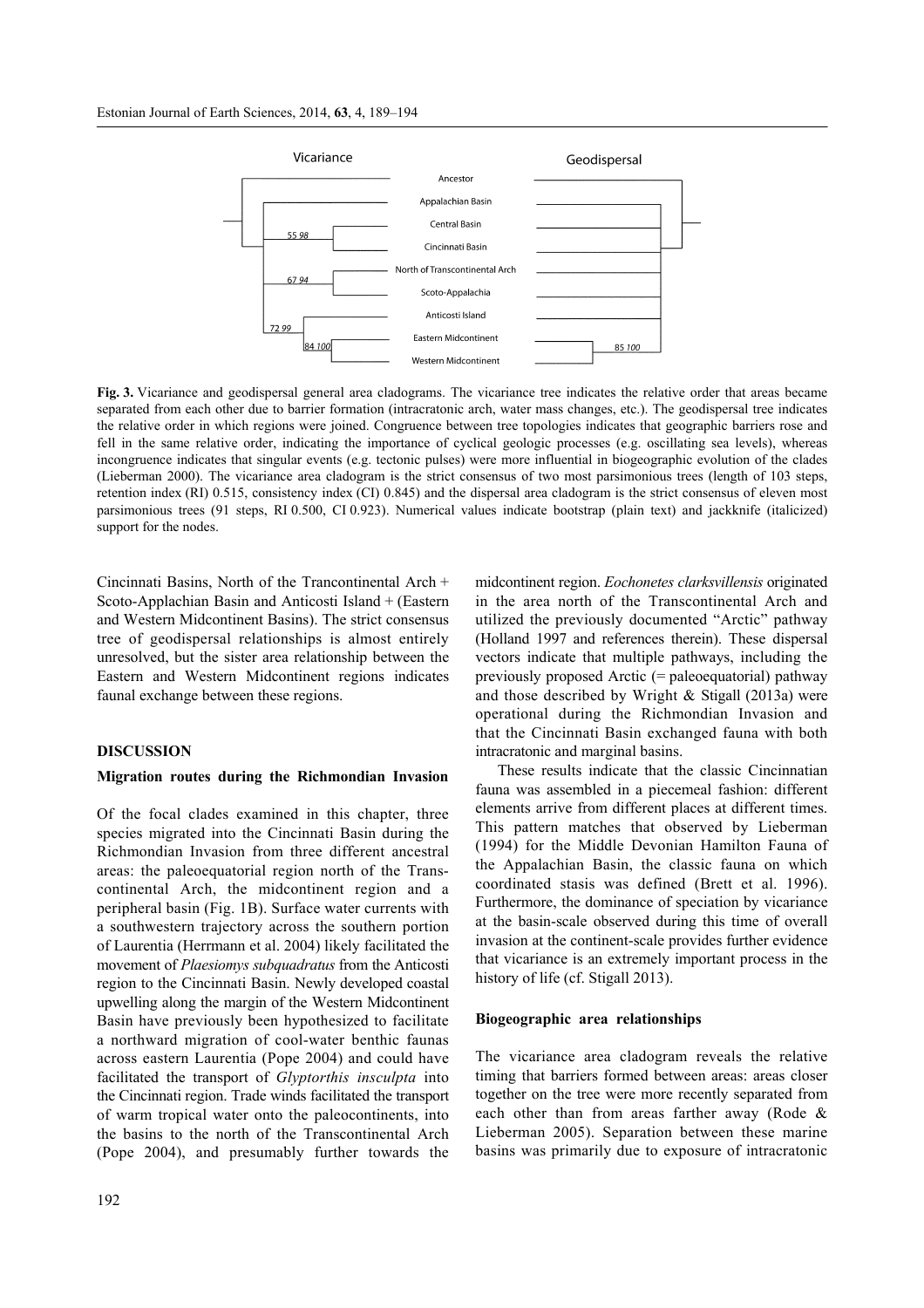arches due to either tectonic uplift or sea level fall. The Taconic tectophase of the Taconic orogeny produced loading on the continental margin that uplifted these arches (Root & Onasch 1999) and reduced connectivity between the marine basins. Repeated intervals of sea level rise and fall are also documented for this interval (e.g. Holland 2008), which could have isolated the Cincinnati and Central basins, the two midcontinent basins and Anticosti Island.

The geodispersal area cladogram indicates the relative timing in which barriers were removed facilitating faunal exchange (Rode & Lieberman 2005). The lack of resolution in the geodispersal area cladogram is due to conflicting dispersal routes among the focal taxa, such as the three discrete dispersal pathways into the Cincinnati Basin described above. The Cincinnati Basin exhibits a sister group relationship with the area north of the Transcontinental Arch in several of the most parsimonious topologies, but pairs with the two midcontinent basins and the Central Basin in other equally parsimonious reconstructions. The influx of invasive species to the Cincinnati basin during the C5 sequence corresponds to the most extensive transgressive event in the Katian (Holland 1997). This transgressive event was a response to a global temperature rise, termed the Boda Event (Fortey & Cocks 2005). During intervals of global warming, taxa which were primarily equatorial could expand their ranges southward as environmental conditions changed. The associated sea level increase would have flooded intracratonic arches (Root & Onasch 1999), thereby removing barriers to species migration and allowing dispersal between multiple basins across Laurentia simultaneously.

Both vicariance and geodispersal analyses recovered a sister area relationship between the Eastern and Western midcontinent basins. This congruence indicates that the midcontinent basins experienced alternating separation and connection signifying that cyclical processes, such as oscillating sea level, were influential in the biogeographic evolution of these areas. Cyclical changes in sea level have been reported and correlated (i.e. Pope 2004) using conodont data between the Appalachian Basin, midcontinent basins and Anticosti Island during this interval, which is consistent with this interpretation.

## **CONCLUSIONS**

The biogeographic patterns documented in this study were produced by oceanographic changes, facilitated by tectonic and climatic events. Vicariance was promoted by uplift of intracratonic arches due to the Taconic tectophase and the regional sea level fall, whereas dispersal was facilitated by the eustatic rise following the Boda Event. This study provides evidence for three distinct migration routes into the Cincinnati Basin during the Late Ordovician Richmondian Invasion. The shared history between the basins of Laurentia is complex and extensive, supporting the multiple pathway hypothesis for the Richmondian Invasion including sources from both intracratonic basins as well as marginal basins.

**Acknowledgements.** We thank Robin Cocks and Bruce Lieberman for constructive comments that helped us improve this paper. This study was supported by NSF (EF-1206750, EAR-0922067 A. L. Stigall) and the Yale Peabody Museum's Schuchert and Dunbar Grants-in-Aid Award, the Dry Dredgers Paleontological Research Award, Geological Society of America Student Research Grant and an Ohio University Geological Sciences Alumni Grant to J. E. Bauer. This paper is a contribution to IGCP Project 591 "The Early to Middle Paleozoic Revolution." Supplementary materials for this paper are archived at: http://dx.doi.org/10.6084/m9.figshare.1151584.

## **REFERENCES**

- Bauer, J. E. 2014. *A Phylogenetic and Paleogeographic Analysis of the Ordovician Brachiopod Eochonetes*. MS thesis, Ohio University, Athens, Ohio, USA, 154 pp. https://etd.ohiolink.edu/!etd.send\_file?accession=ohiou1 397486053&disposition=inline [accessed 10 Sept. 2014].
- Bergström, S. M., Chen, X., Gutiérrez-Marco, J. C. & Dronov, A. 2009. The new chronostratigraphic classification of the Ordovician System and its relations to major regional series and stages and to  $\delta^{13}$ C chemostratigraphy. *Lethaia*, **42**, 97-107.
- Brame, H. M. R. & Stigall, A. L. 2014. Controls on niche stability in geologic time: congruent responses to biotic and abiotic environmental changes among Cincinnatian (Late Ordovician) marine invertebrates. *Paleobiology*, **40**, 70–90.
- Brett, C. E., Ivany, L. C. & Schopf, K. M. 1996. Coordinated stasis: an overview. *Palaeogeography, Palaeoclimatology, Palaeoecology*, 127, 1-20.
- Cocks, L. R. M. & Torsvik, T. H. 2011. The Palaeozoic geography of Laurentia and western Laurussia: a stable craton with mobile margins. *Earth-Science Reviews*, **106**,  $1 - 51$
- Foerste, A. F. 1912. The Arnheim Formation within the areas traversed by the Cincinnati Geanticline. *The Ohio Naturalist*, **12**, 429–456.
- Foerste, A. F. 1914. Notes of the Lorraine faunas of New York and the province of Quebec. *Bulletin of the Denison University Science Laboratory of Denison University*, **17**, 247–328.
- Fortey, R. A. & Cocks, L. R. M. 2005. Late Ordovician global warming  $-$  The Boda event. *Geology*, **33**, 405 $-408$ .
- Hall, J. 1847. Descriptions of the organic remains of the lower division of the New York System. *Palaeontology of New York, Vol. 1*. New York State Geological Survey, 338 pp.